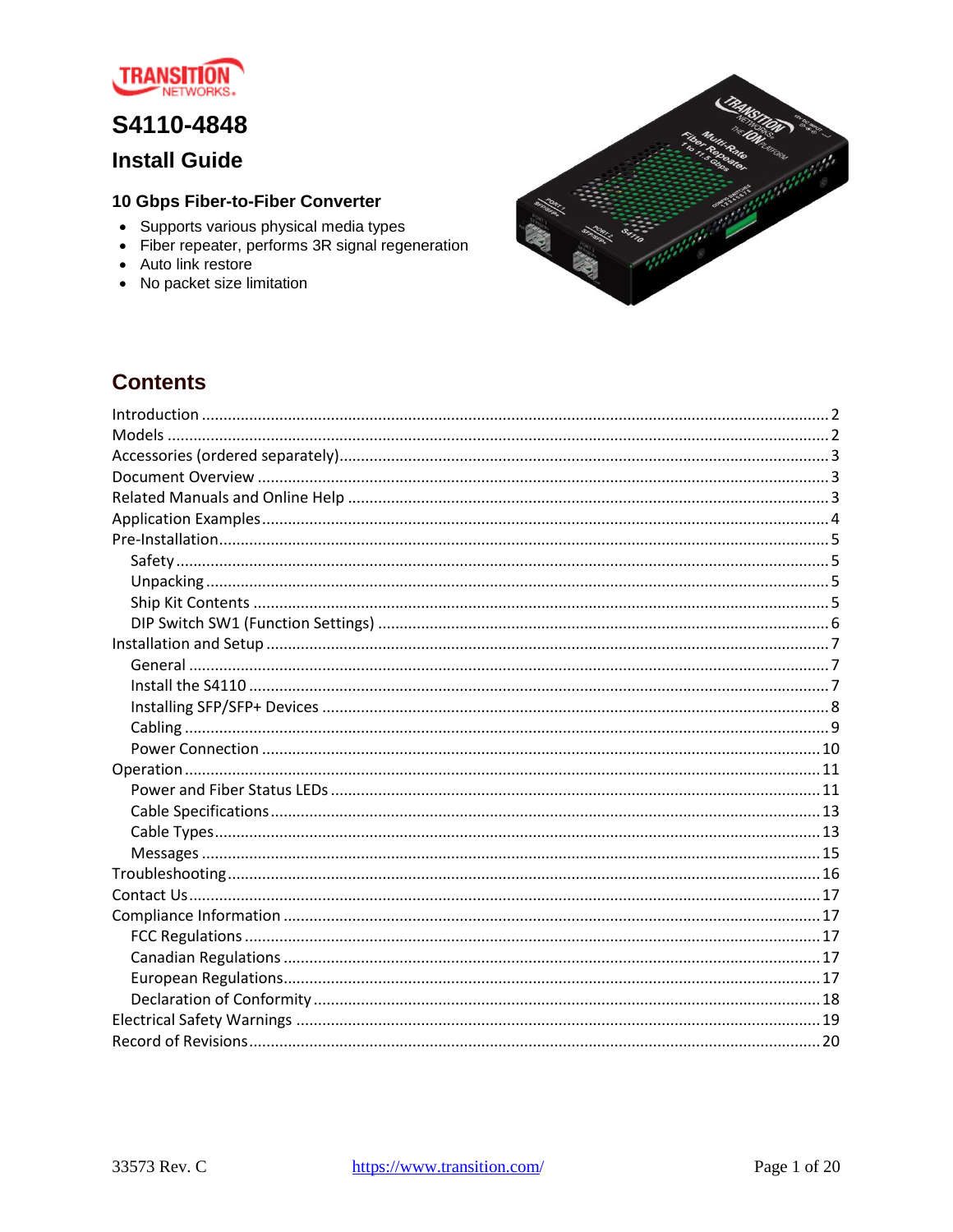# <span id="page-1-0"></span>**Introduction**

Transition Networks' two-port S4110 series is a 10 Gbps Fiber-to-Fiber Converter supporting data rates from 1G to 11.5G bps; this fiber-to fiber port converter has two SFP+ slots and performs full 3R (reamplify, re-shape, and re-timing) signal regeneration. It can be used all alone or it can be connected to another x4110, providing fiber-to-fiber conversion in the following user networks:

- 10G LAN, 10G WAN
- 10G Fiber Channel
- SONET OC192
- $\cdot$  10G OTN (G.709)

The S4110 can be used in telecom and enterprise applications where 10 Gbps links require fiber extension or where 10 Gbps links require an interface between two differnet types of fiber. The S4110 performs a wide variety of protocol transparent service; it supports virtually any protocol from 1 Gbps to 11.5 Gbps:

- 10G LAN (10.3125 Gbps) / WAN (9.95 Gbps)
- SONET OC-192/SDH STM-64 at 9.95 Gbps
- 10G Fiber Channel at 10.52 Gbps
- 1/2/4/8 Gbps Fiber channel
- OTU2 at 10.709 Gbps
- OTU1e at 11.05 Gbps
- OTU1f at 11.27 Gbps
- OTU2e at 11.09 Gbps
- OTU2f at 11.32 Gbps
- SONET OC-48/SDH STM-16 at 2.40 Gbps
- Legacy 1G Ethernet at 1.25 Gbps
- Any other rate from 1 11.5 Gbps

# <span id="page-1-1"></span>**Models**

The S4110 is an ION Stand-alone device. The C4110 is an ION chassis slide-in-card.

The S4110 is used as remote device when linked back to a managed chassis card.

The C4110 SIC card can be managed by ION Web, ION CLI, or Focal Point 3.0. The S4110 can not be remotely managed.

Manageable C4110 features are available when used in an ION Platform chassis along with an ION Management Module (IONMM). The x4110 is delivered with a default configuration. You can change the configuration via the ION Web interface, Focal Point 3.0, and the ION CLI.

| <b>Model</b> | Fiber<br><b>Connections</b> | <b>Rates</b> |
|--------------|-----------------------------|--------------|
| S4110-4848   | SFP/SFP+                    | 1-11.5Gbps   |
| C4110-4848   | SFP/SFP+                    | 1-11.5Gbps   |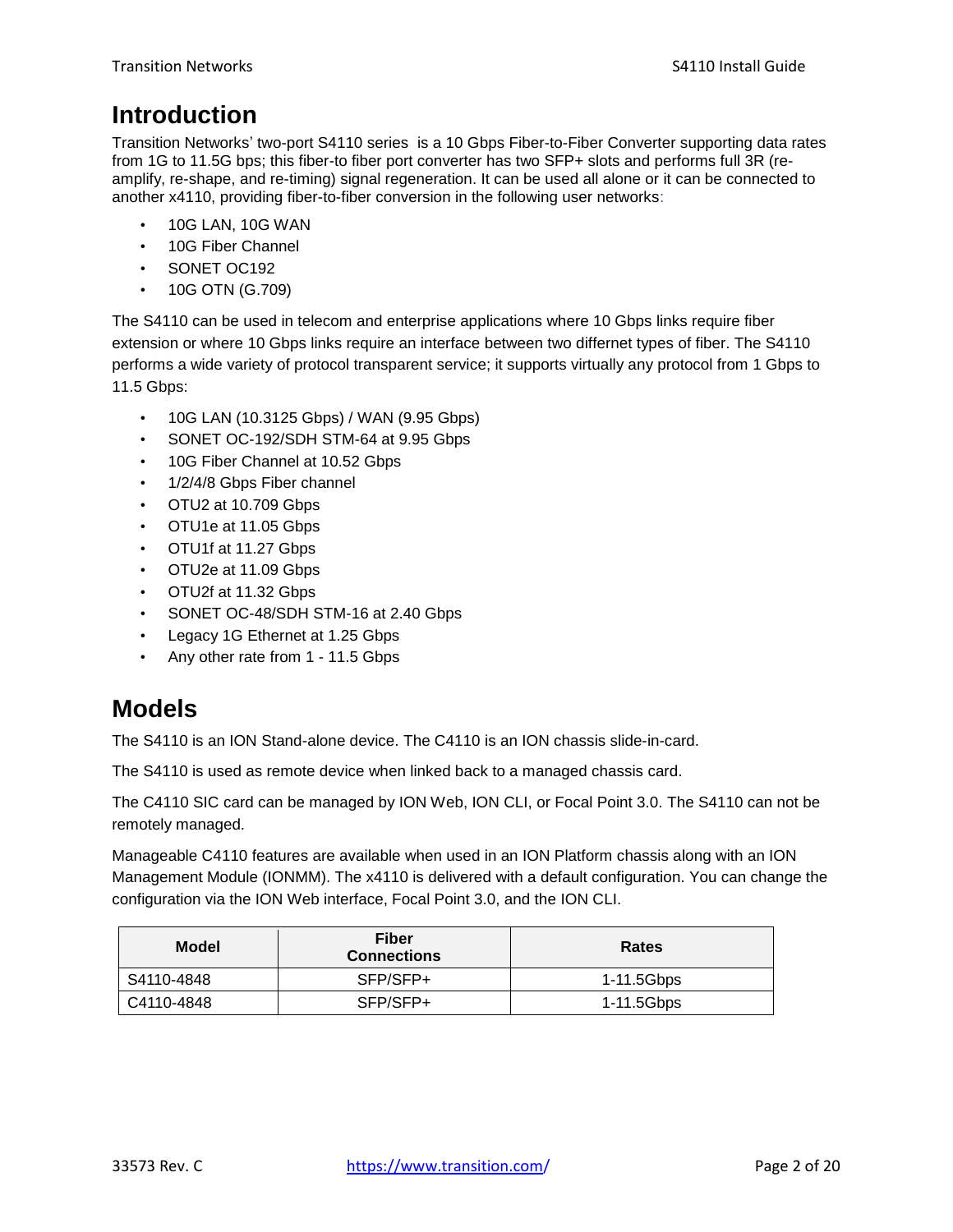# <span id="page-2-0"></span>**Accessories (ordered separately)**

The S4110 Power Supply is included. To order the corresponding country-specific power supply, add the extension to the end of the SKU (e.g., S4110-4848-NA). The Country Codes are -NA = North America, -LA = Latin America, -EU = Europe, -UK = United Kingdom, -SA = South America, -JP = Japan,  $-OZ =$  Australia, and  $-BR =$  Brazil.

| <b>Model</b>       | <b>Description</b>                                                                                         |
|--------------------|------------------------------------------------------------------------------------------------------------|
| <b>WMBL</b>        | 4" [102 mm] Wall Mount Kit (long). Fits Stand-Alone Converters and Point<br>System™ and ION.               |
| <b>WMBD</b>        | 5" [127 mm] DIN Rail Mount Bracket fits all stand-alone converters and<br>single or dual slot ION chassis. |
| E-MCR-05           | 12-Slot Media Converter Rack                                                                               |
| RMS19-SA4-01       | 4-Slot Media Converter Shelf                                                                               |
| <b>SFP Modules</b> | SFP and SFP+ modules supported. See the TN SFP webpage.                                                    |

# <span id="page-2-1"></span>**Document Overview**

The purpose of this manual is to provide the information needed to install the S4110 to the point of operation. Note that there is a separate install guide for the C4110.

# <span id="page-2-2"></span>**Related Manuals and Online Help**

A printed documentation card is shipped with each S4110 device. A substantial set of technical documents, white papers, case studies, etc. are available on the Transition Networks web site at [https://www.transition.com.](https://www.transition.com/) Note that this manual provides links to third party web sites for which Transition Networks is not responsible. Other ION system and related device manuals are listed below.

- 1. Product Documentation Postcard, 33504
- 2. ION C4110 Install Guide, 33572
- 3. ION S4110 Install Guide, 33573 (this manual)
- 4. ION x4110 Web User Guide, 33574
- 5. ION x4110 CLI Reference, 33575
- 6. Focal Point™ 3.0 Management Application User Guide, 33293
- 7. ION Management Module (IONMM) Install Guide, 33420 and User Guide, 33457
- 8. ION System NID User Guides (33432, 33457, 33472, 33493, 33494, 33495, 33496)
- 9. Release Notes (firmware version specific)

**Note**: Information in this document is subject to change without notice. All information was deemed accurate and complete at the time of publication. This manual documents the latest software/firmware version. While all screen examples may not display the latest version number, all of the descriptions and procedures reflect the latest software/firmware version, noted in the Record of Revisionson page [20.](#page-18-1)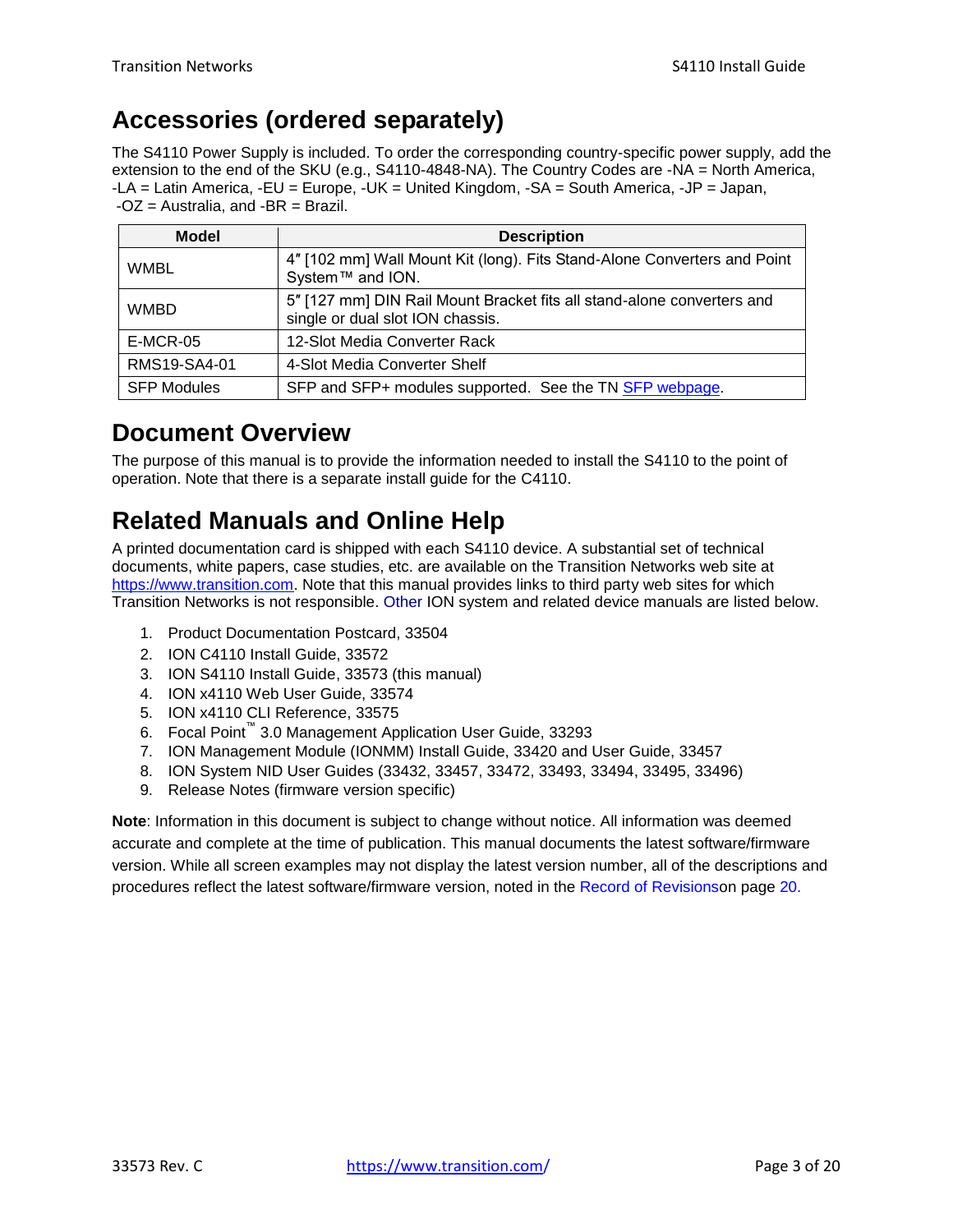# <span id="page-3-0"></span>**Application Examples**

The S4110 provides up to 10Gig fiber-to-fiber port repeating and performs full 3R (re-amplify, re-shape and re-timing) signal regeneration. The figures below show how x4110 devices can be used in pairs (scenarios A,B,C below) or used as single repeater in a customer network (scenarios D & E below); It can also interconnect with an x4110-1048 (scenario F).



**Figure 1: Network Scenarios**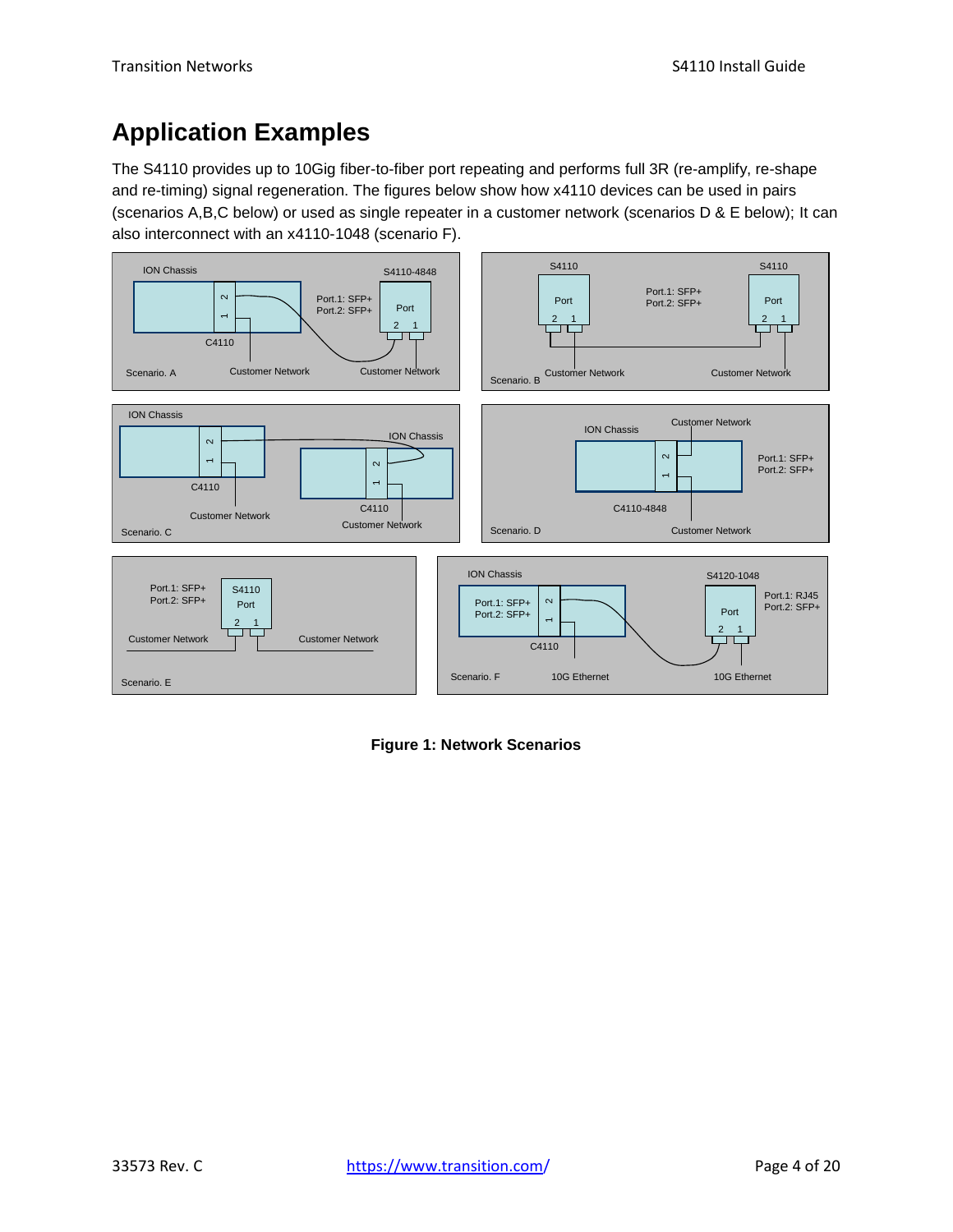# <span id="page-4-0"></span>**Pre-Installation**

**CAUTION**: Observe electrostatic discharge precautions when handling the S4110. Failure to observe this caution could result in damage or failure of the S4110.

## <span id="page-4-1"></span>*Safety*

Before installing the S4110, read these "Safety Cautions" and ensure that the requirements noted are met. During installation and maintenance, avoid direct exposure to laser beams. Specifically, do not look into laser ports. Ensure that each SFP/SFP+ port at which laser beams are (or will be) present is occupied by an SFP/SFP+ that is locked in position. See the related SFP/SFP+ manual for details. See "Electrical Safety Warnings" on page [19](#page-18-0) for Electrical Safety Warnings translated into multiple languages.

## <span id="page-4-2"></span>*Unpacking*

- 1. Carefully unpack all S4110 contents.
- 2. Verify receipt of all S4110 components; see "Ship Kit Contents" below.
- 3. Place the S4110 and related materials in the desired install location.
- 4. Save the S4110 shipping carton and packing materials for future use.

# <span id="page-4-3"></span>*Ship Kit Contents*

The S4110 is shipped with some standard and some optional components. Make sure you have received the following standard items:

- **Dividends** One S4110 device
- One AC Power Cord/Adapter
- **One printed Product Documentation postcard**
- **Four Rubber feet**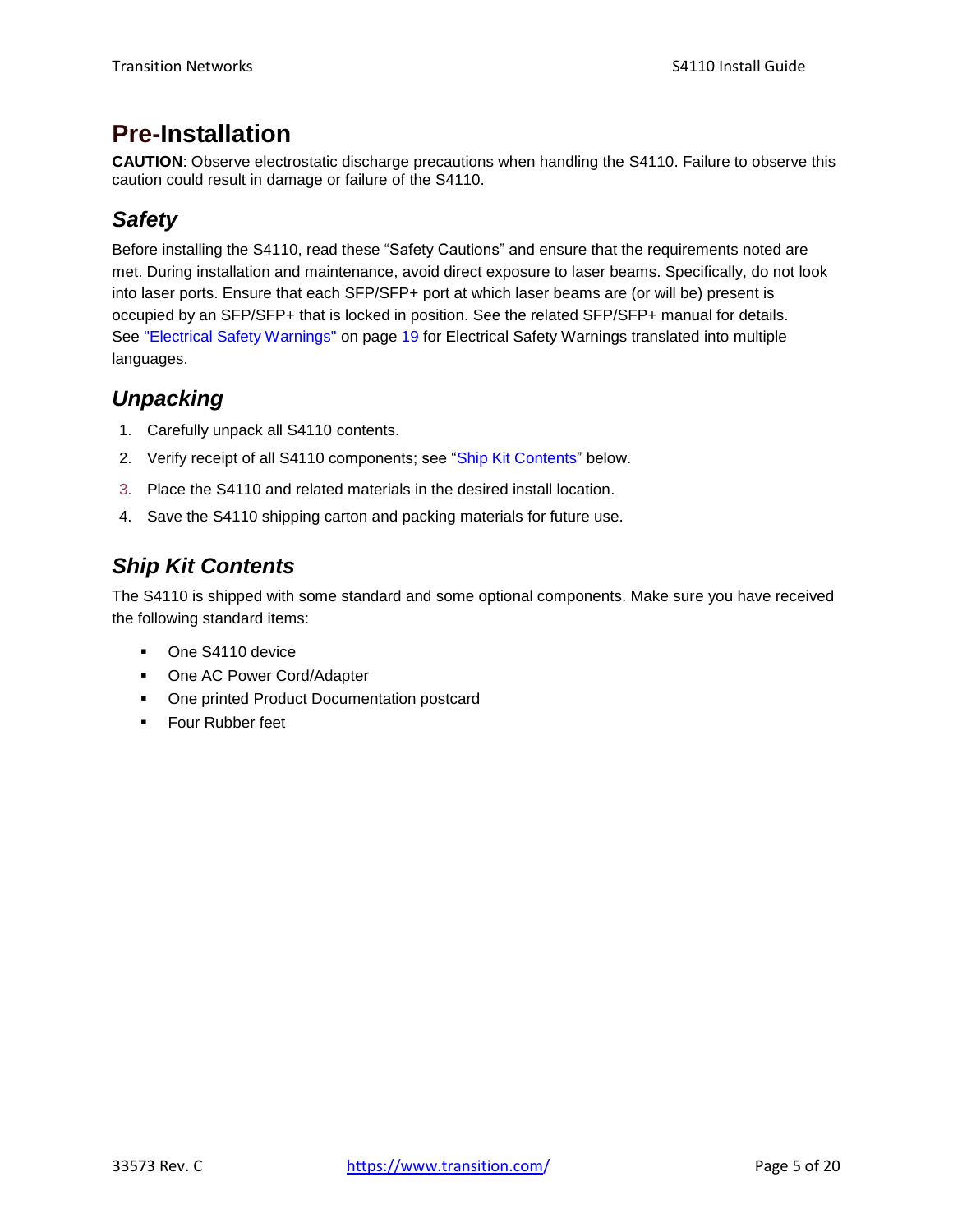# <span id="page-5-0"></span>*DIP Switch SW1 (Function Settings)*

The 8-position DIP switch is labeled CONFIG SWITCHES on the right side of the S4110 enclosure. The factory default setting is SW1 – 8 in the **ON** position (Down). SW5 - 8 settings are not used ('do not care'). Use a small, flat-blade screwdriver (or similar tool) to set the DIP switches to site requirements.



**Note 1**: Component labeling may vary; the figure above shows SW 1-8 in the position labeled '**ON**' (**Down**).

| 1    | $\overline{2}$ | 3    | $\overline{\mathbf{4}}$ | Data Rate                                                                                                                 |
|------|----------------|------|-------------------------|---------------------------------------------------------------------------------------------------------------------------|
| Down | Down           | Down | Down                    | 10GE = 10 gigabit Ethernet (also 10GbE or 10<br>GigE). This is the factory default setting.                               |
| Up   | Down           | Down | Down                    | 10GFC + FEC = 10GbE Fibre Channel with Forward<br>Error Correction.                                                       |
| Down | Up             | Down | Down                    | $10GFC = 10GbE$ Fibre Channel.                                                                                            |
| Up   | Up             | Down | Down                    | WAN/OC-192+FEC = $OC-192$ network line with<br>transmission speeds up to 9953.28 Mbit/s with<br>Forward Error Correction. |
| Down | Down           | Up   | Down                    | WAN/OC-192 = $OC-192$ network line with<br>transmission speeds up to 9953.28 Mbit/s.                                      |
| Up   | Down           | Up   | Down                    | 8GFC = 8G Fiber Channel with 8.5 gigabaud Line<br>rate and 1,600 MBps Throughput (at full duplex).                        |
| Down | Up             | Up   | Down                    | 4GFC = 4G Fiber Channel with 4.25 gigabaud Line<br>rate and 800 MBps Throughput (at full duplex).                         |
| Up   | Up             | Up   | Down                    | 2GFC = 2G Fiber Channel with 2.125 gigabaud Line<br>rate and 400 MBps Throughput (at full duplex).                        |
| Down | Down           | Down | Up                      | 1GFC = 1GbE Fibre Channel.                                                                                                |
| Up   | Down           | Down | Up                      | $2.5G = 2.5$ gigabit Ethernet.                                                                                            |
| Down | Up             | Down | Up                      | $1GE = 1$ gigabit Ethernet.                                                                                               |
| Up   | Up             | Down | Up                      | $OC-48$ = network line with transmission speeds of up<br>to 2488.32 Mbit/s.                                               |
| Down | Down           | Up   | Up                      | Reserved (Default).                                                                                                       |
| Up   | Down           | Up   | Up                      | Reserved (Default).                                                                                                       |
| Down | Up             | Up   | Up                      | Reserved (Default).                                                                                                       |
| Up   | Up             | Up   | Up                      | Reserved (Default).                                                                                                       |

#### **Table 1: DIP Switch SW1 Settings**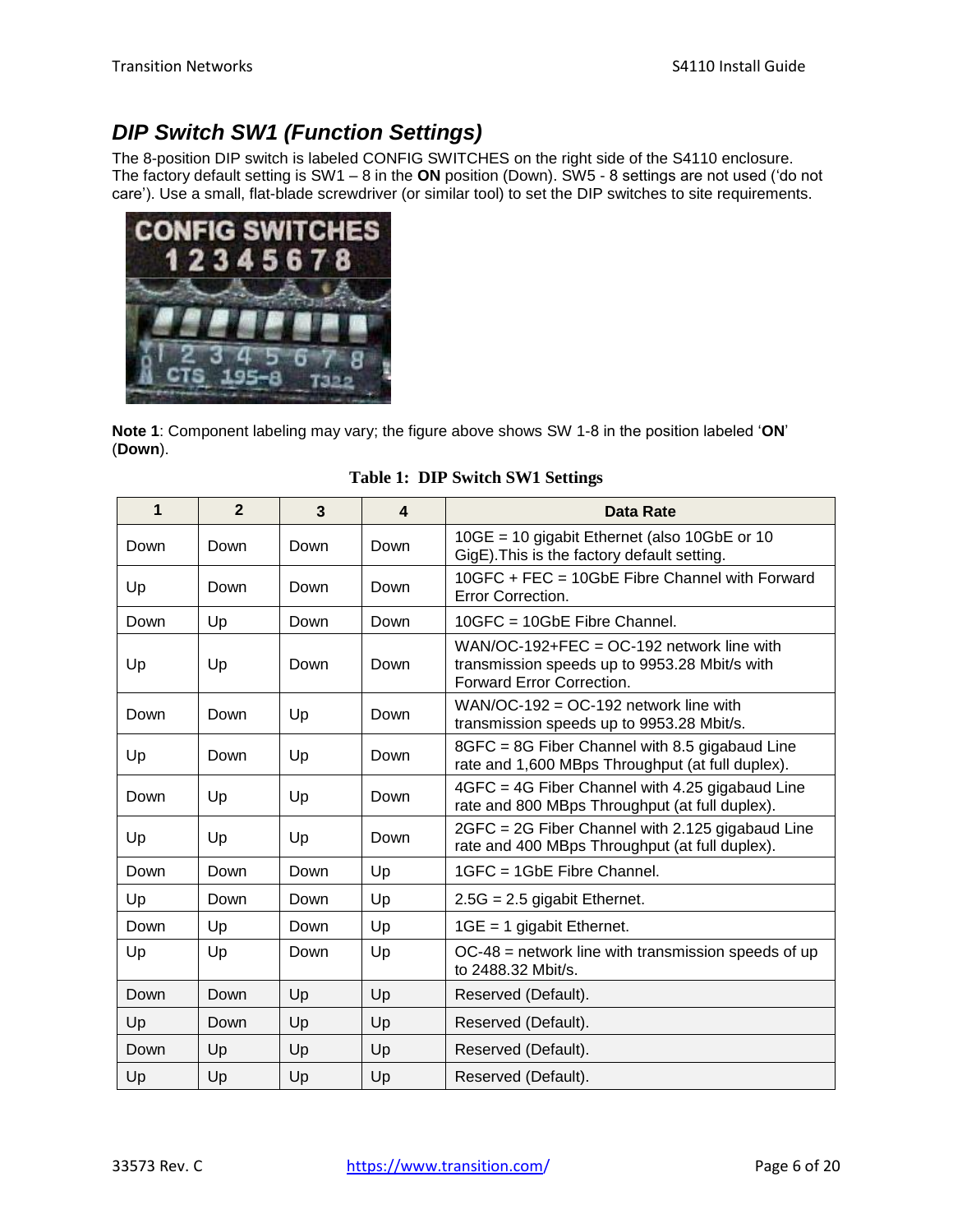# <span id="page-6-0"></span>**Installation and Setup**

## <span id="page-6-1"></span>*General*

This section describes how to install the S4110 and the procedures to access and initially set it up via either a local serial interface (USB) or a remote Ethernet connection (Telnet session or Web interface).

## <span id="page-6-2"></span>*Install the S4110*

The S4110 is a standalone module that can be deployed on its own or it can be connected to a C4110 ION Chassis card installed in a Transition Networks ION chassis (ION001-x and ION219-x). A complete list of ION platform products is at [https://www.transition.com.](https://www.transition.com/)

The following section describes how to install the S4110.



**Caution**: Failure to observe electrostatic discharge precautions when installing the S4110 could result in damage or failure of the module.



**Figure 2: Installation**

- 1. Place the S4110 in its final install location.
- 2. Install SFP or SFP+ Devices in PORT 1 and PORT 2. See "Installing SFP/SFP+ Devices" below.
- 3. Perform cabling to the S4110. See the ["Cabling"](#page-8-0) section on page [9.](#page-8-0)
- 4. Make the Power Connection. See the ["Power Connection"](#page-9-0) section on page [10.](#page-9-0)
- 5. Note that the card's Power LED lights. See ["Power and Fiber Status LEDs"](#page-10-1) on page [11.](#page-10-1)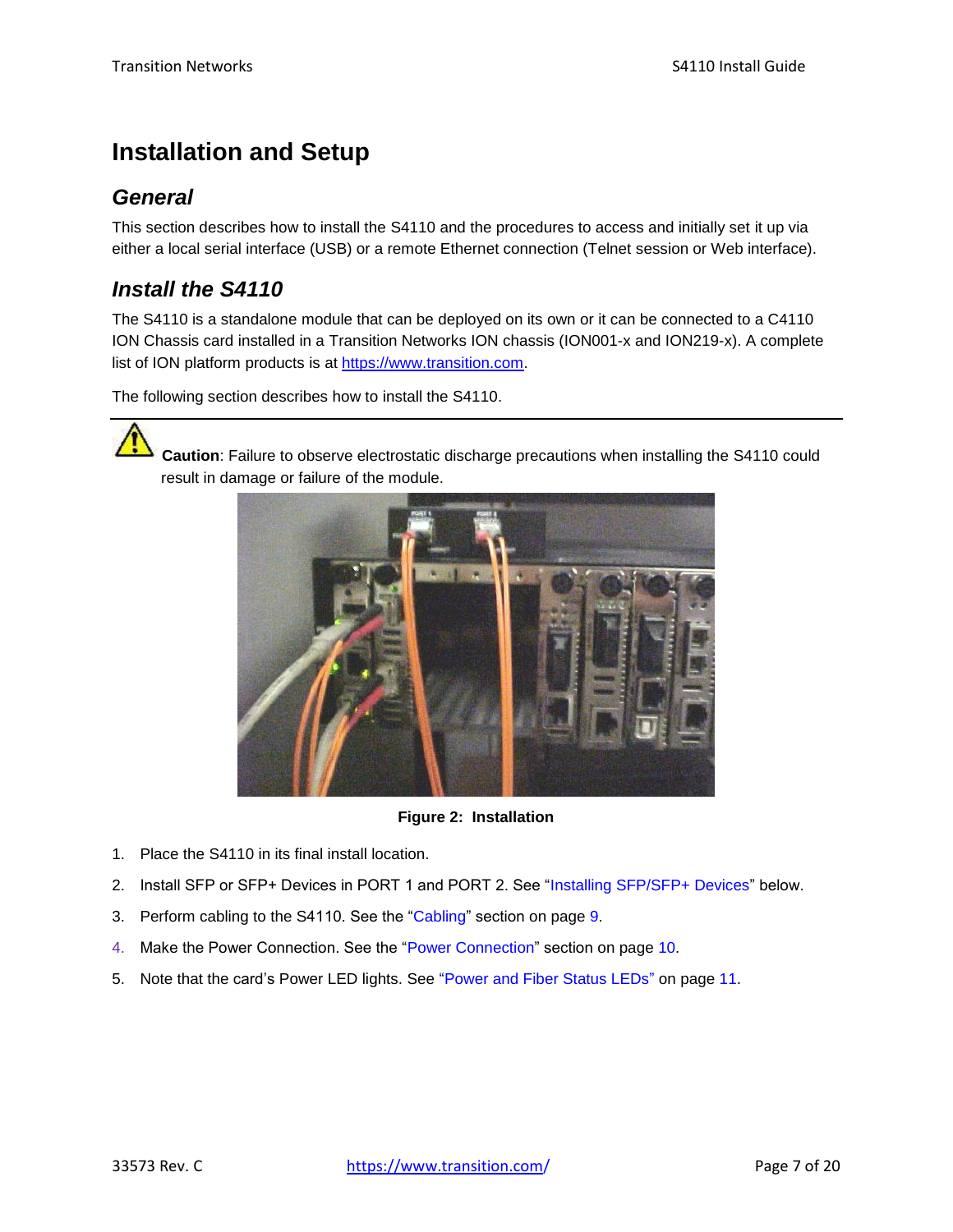## <span id="page-7-0"></span>*Installing SFP/SFP+ Devices*

The C4110 lets you install SFP/SFP+ devices of choice to make a fiber connection. The C4110 has two SFP/SFP+ ports. The C4110 has two ports. The locations of PORT1 and PORT 2 (SFP/SFP+) are shown below. **Note**: The S4100 is an "any rate to same rate" device, meaning the two SFPs used must both support the same data rate. However, two SFPs can support different types of fiber and different transmission distances.

## **SFP/SFP+ Optical Transceivers**

Transition Networks SFP and SFP+ devices are small form factor, hot-pluggable transceivers which allow for a single piece of network equipment to be connected to a multitude of interfaces, protocols, and transmission media via the SFP/SFP+ port. All of Transition's SFPs and SFP+ devices are compliant with the Multi-Sourcing Agreement (MSA) ensuring interoperability with all other MSA compliant networking devices.

The SFP/SFP+ module used defines the fiber length and type that can be supported. Identical SFP/SFP+ modules must be used at each end of the fiber link for each port on this device.



**Figure 3: Port Locations and SFP/SFP+ Installation**

To install an SFP/SFP+ device in the C4110:

- 1. Position the SFP/SFP+ device at either installation slot, with the label facing up.
- 2. Carefully slide the SFP/SFP+ device into the slot, aligning it with the internal installation guides.
- 3. Ensure that the SFP/SFP+ device is firmly seated against the internal mating connector.
- 4. Connect the fiber cable to the fiber port connector of the SFP/SFP+ device.

See the TN [SFP webpage](https://www.transition.com/lines/optical-devices/?fwp_platform=platform-sfp.) for the latest SFP information.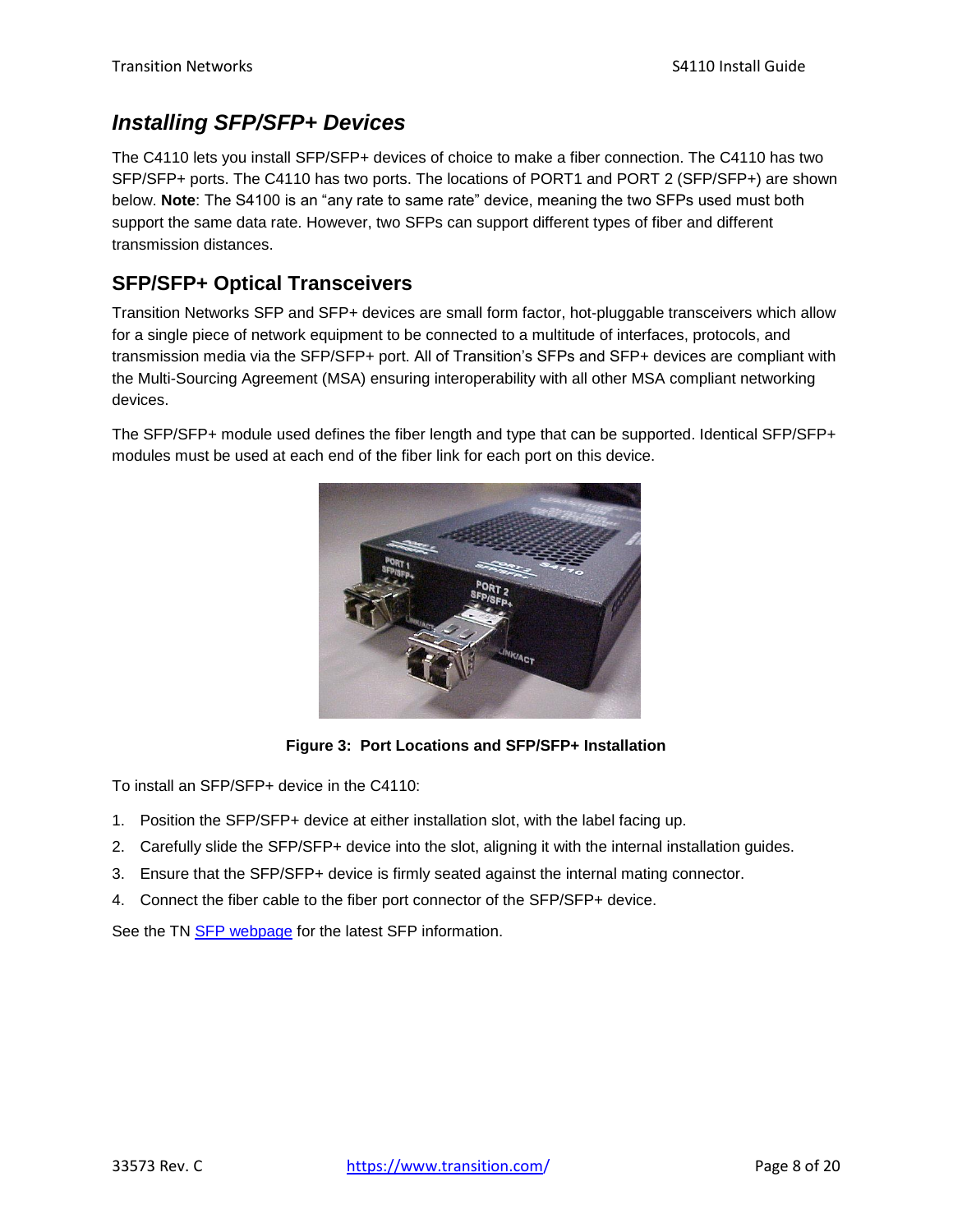## <span id="page-8-0"></span>*Cabling*

The C4110 can be used in telecom and enterprise applications where links supporting data rates from 1Gig to 10Gig require fiber extension or where 10Gig links require an interface between two fiber networks. It performs 3R (re-amplify, re-shape, re-time) signal regeneration. The S4110 is protocol 'agnostic', supporting a wide variety of protocols in a network; from 1 to 11.5Gbps, including 10G LAN, 10G WAN, 10G Fiber Channel, SONET OC192, 10G OTN (G.709), 1/2/4/8 Gig Fiber Channel, 1 Gig Ethernet, or Sonet OC-48. The fiber length and type is defined by the SFP+ module inserted.



**Figure 4: C4110-to-S4110 Connection**

The figure above shows cabling a C4110 to an S4110. The S4110 cabling procedure is provided below.

- 1. Locate a fiber cable with male, two-stranded TX to RX connectors installed at both ends. See "Cable Specifications" on page 15 for details.
- 2. Connect the fiber cable to the 10GE SFP+ fiber port (Port 2 labeled **10GE SFP+**) on the C4110:
	- Connect the male TX cable connector to the female TX connector.
	- Connect the male RX cable connector to the female RX connector.
- 3. Connect the fiber cables to the 10GE fiber port on the other device per the device requirements.



**Figure 5: Fiber Connection**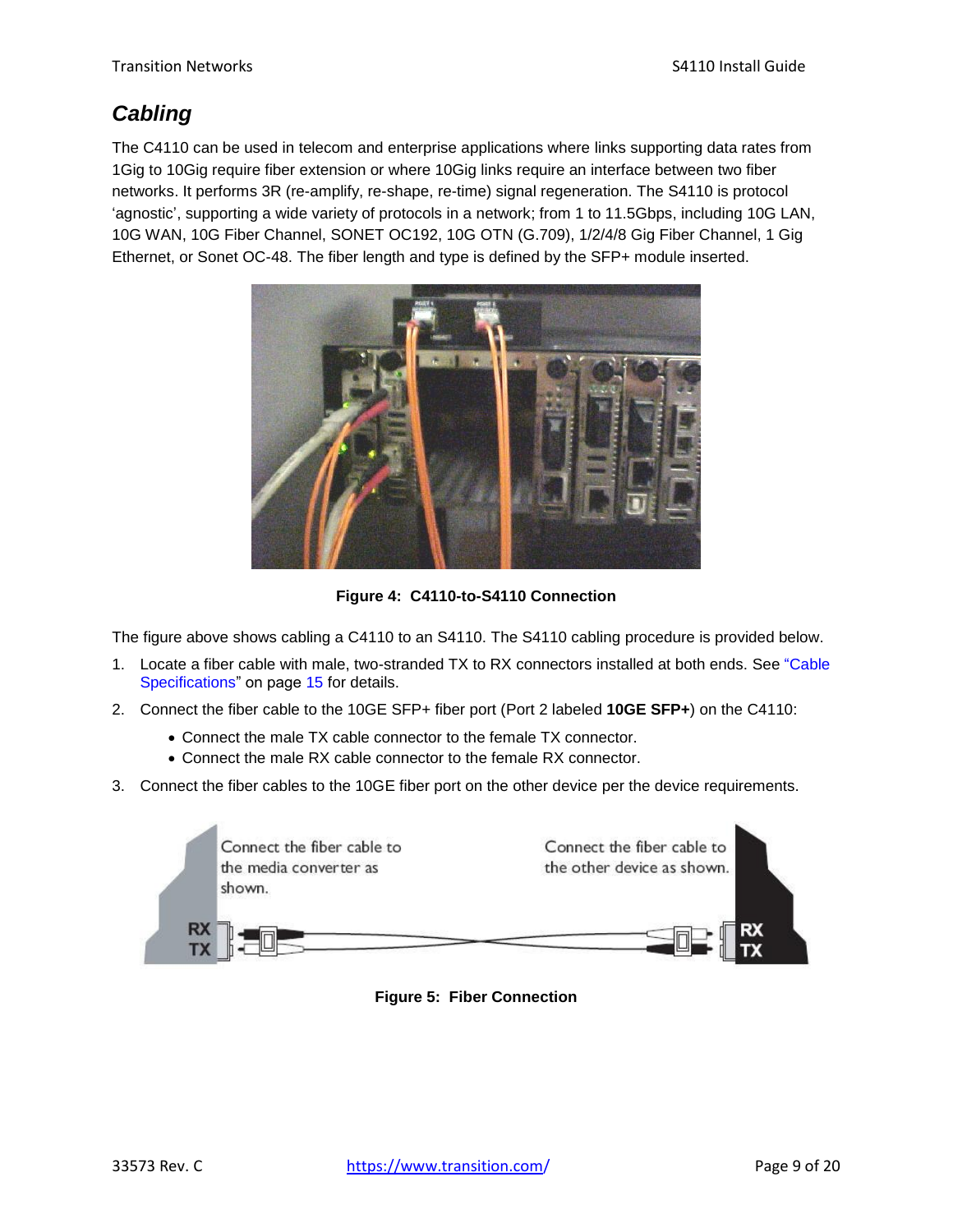## <span id="page-9-0"></span>*Power Connection*

The S4110 ships with a power supply module that provides power via a barrel connector to the S4110 power receptacle.



**Figure 6: Power Connection**

Make the power connection as described below.

- 1. Plug the power supply's barrel connector into the standalone module See the figure below.
- 2. Plug the power supply's cord into a live AC power outlet.
- 3. Verify that the green **PWR** (Power) LED lights.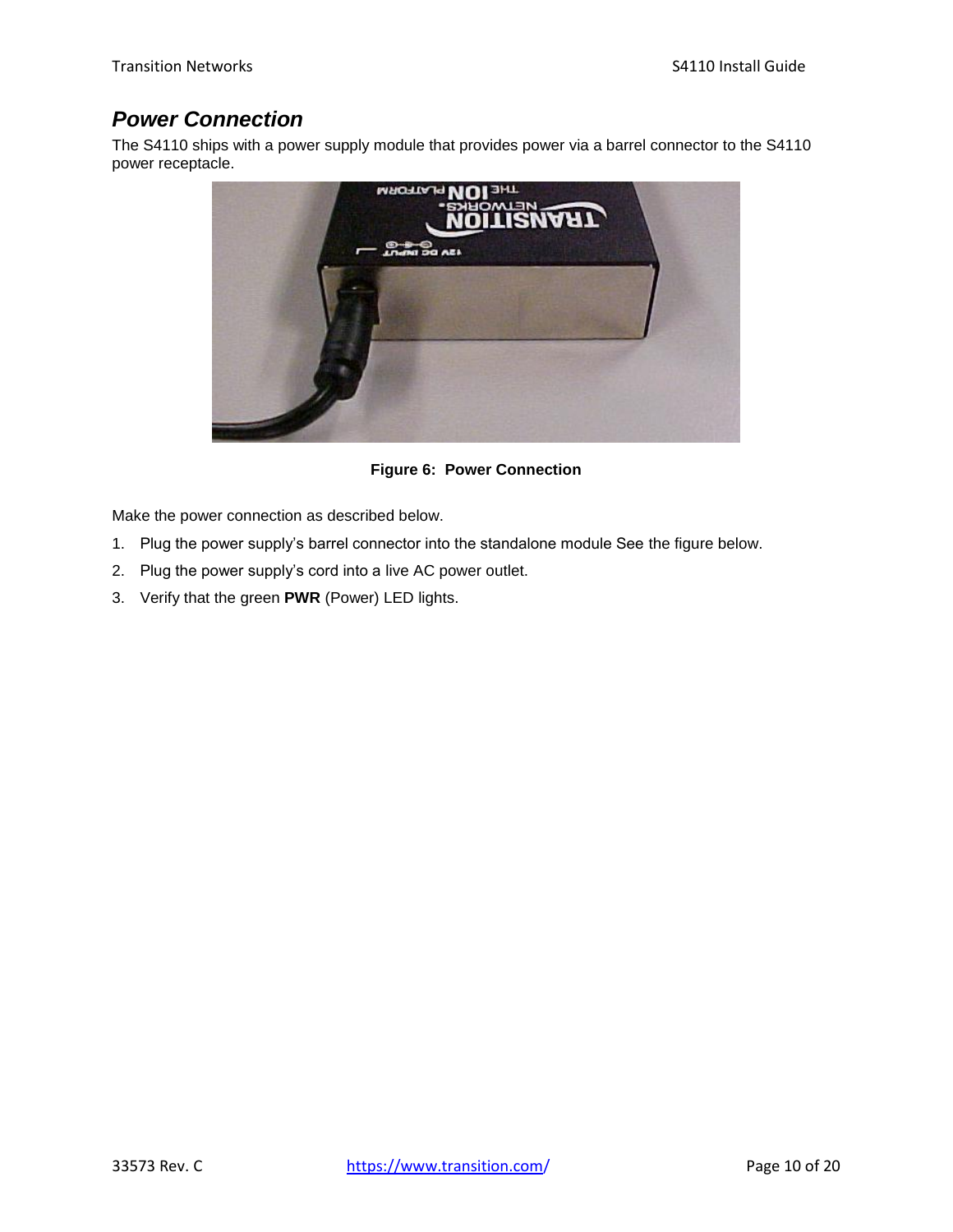# <span id="page-10-0"></span>**Operation**

## <span id="page-10-1"></span>*Power and Fiber Status LEDs*

Status LEDs (**PWR** and **LINK)** are used to monitor S4110 operation in the network.





The Power and Fiber Status LEDs are described below.

| <b>LED Label</b>  | <b>Meaning</b>        | <b>Operation</b>                     |  |
|-------------------|-----------------------|--------------------------------------|--|
| <b>PWR</b>        | Power                 | Green ON for power applied to board. |  |
| PORT <sub>1</sub> | <b>Fiber Status 1</b> | On = Fiber Signal Detected.          |  |
| <b>LINK</b>       |                       | Off = Fiber Signal Not Detected.     |  |
| PORT <sub>2</sub> | Fiber Status 2        | On = Fiber Signal Detected.          |  |
| <b>LINK</b>       |                       | Off = Fiber Signal Not Detected.     |  |

## **Establishing Link**

The Link LEDs on end devices (10Gig switches) do not light until an end-to-end link is established, as shown in Figure 8 below. If you only connect one port on the x4110 to an end device, the link LED on the media converter will not light with most SFPs, and you will not see link on the end device. While this may kind of look like a Link Pass Through Event, the S4110 does not support LPT. After both links are connected, the Link LEDs will light on the end devices.

10Gig switches link when RS-to-RS layers can communicate. They need to see RS-to-RS to establish link. The RS (Reconciliation Sub-layer) works at layer-4, the Transport layer. Transition Networks' media converters do not link at the RS Layer; therefore the LEDs at the end device will not light. So with the S4110, you must make all connections before the port status LEDs light.



**Figure 8: Establishing Link**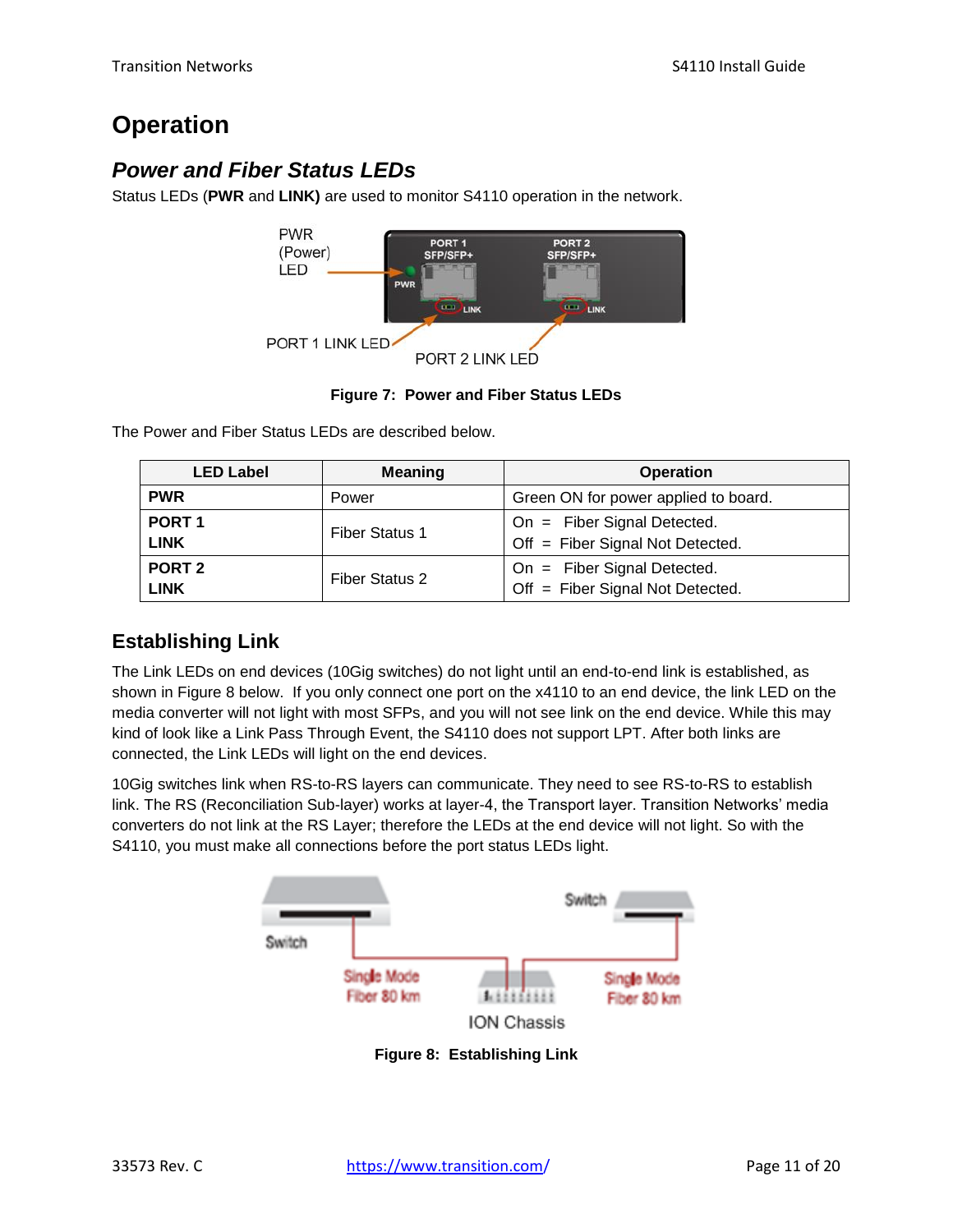### **Technical Specifications**

| Standards:                                                                                                               | IEEE802.3ae / ITU.G.709 / SFF8431                                          |
|--------------------------------------------------------------------------------------------------------------------------|----------------------------------------------------------------------------|
| Data Rate                                                                                                                | 10 Gbps                                                                    |
| Dimensions                                                                                                               | Width: 0.86" [21.85 mm]<br>Depth: 6.5" [165 mm]<br>Height: 3.4" [86.36 mm] |
| Power Source                                                                                                             | External AC/DC power supply<br>Supplied AC Power Cord/Adapter              |
| <b>Power Consumption</b>                                                                                                 | 4.2W (350mA @12V)                                                          |
| <b>Operating Temperature</b>                                                                                             | 0 to 50 degrees C                                                          |
| Storage Temperature                                                                                                      | -40 to 85 degrees C                                                        |
| Altitude                                                                                                                 | 0-10,000 feet                                                              |
| <b>Operating Humidity</b>                                                                                                | 5% to 95% (non-condensing)                                                 |
| Shipping Weight                                                                                                          | 2 lbs. (0.90 Kg.)                                                          |
| <b>MTBF with Power Supply:</b><br>Greater than 41,660 hours (MIL-HDBK-217F)<br>Greater than 114,580 hours (Bellcore)     |                                                                            |
| <b>MTBF without Power Supply:</b><br>Greater than 250,000 hours (MIL-HDBK-217F)<br>Greater than 687,000 hours (Bellcore) |                                                                            |
| Regulatory Compliance for:<br>Emission<br>Immunity                                                                       | FCC Class A; EN55022 Class A<br>EN55024                                    |
| <b>Safety Compliance</b>                                                                                                 | <b>CE Mark</b>                                                             |
| Warranty:                                                                                                                | Lifetime                                                                   |
| Max. Frame Size:                                                                                                         | 16384 bytes jumbo frame support                                            |

The information in this user's guide is subject to change. For the latest information, see the online user's guide at: [https://www.transition.com.](https://www.transition.com/)

WARNING: Visible and invisible laser radiation when open. DO NOT stare into the beam or view the beam directly with optical instruments. Failure to observe this warning could result in an eye injury or blindness.

WARNING: Use of controls, adjustments or the performance of procedures other than those specified herein may result in hazardous radiation exposure.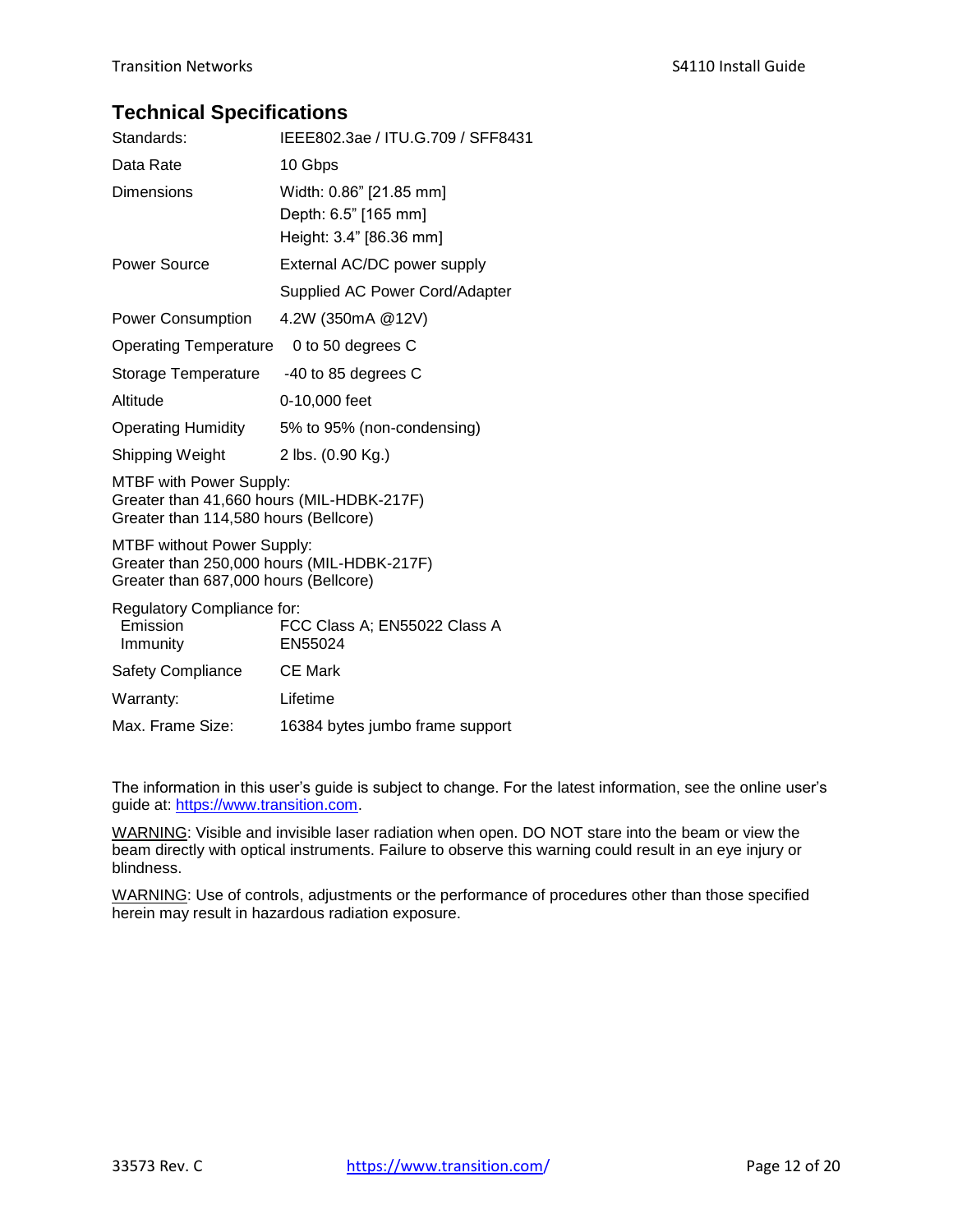## <span id="page-12-0"></span>*Cable Specifications*

The physical characteristics must meet or exceed IEEE 802.3™ specifications.

**Fiber port**: SFP+, both Class-I and Class-II, 10.3125Gbps.

## <span id="page-12-1"></span>*Cable Types*

The cabling specifications are provided for reference and troubleshooting purposes.

### *Fiber (10GbE) Cabling*

The two general types of fiber optic cables are SMF (single-mode fiber) and MMF (multi-mode fiber).

**SMF** has an optical core of approximately 9 μm (microns), and has lower modal dispersion than MMF, and can support distances of at least 10 Km and as high as 80-100 Km (Kilometers) or more, depending on transmission speed, transceivers, etc..

**MMF** has an optical core of either 50 μm or 62.5 μm, and it supports distances up to 600 meters, depending on transmission speeds and transceivers.

| <b>Standard</b> | <b>Cable Type</b> | Core<br><b>Diameter</b> | <b>IEEE Standard</b><br><b>Distance</b> | Wavelength     |
|-----------------|-------------------|-------------------------|-----------------------------------------|----------------|
| OM <sub>1</sub> | Multi-mode (MMF)  | 62.5/125 um             | 33 meters (SR)                          | 850 / 1300 nm  |
| OM <sub>2</sub> | Multi-mode (MMF)  | 50/125 um               | 82 meters (SR)                          | 850 / 1300 nm  |
| OM <sub>3</sub> | Multi-mode (MMF)  | 50/125 um               | 300 meters (SR)                         | 850 / 1300 nm  |
| OM4             | Multi-mode (MMF)  | 50/125 um               | 550 meters (SR)                         | 850 / 1300 nm  |
| OS <sub>1</sub> | Single mode (SMF) | $9 \mu m$               | up to 10,000m                           | 1310 / 1550 nm |

**Table 2: Fiber Cable Descriptions**

OS1 SMF optics are used for distances up to 10,000m (6.2 miles) with standard transceivers and can work at longer distances with special transceivers and switching infrastructure.

### The C4110 supports:

**10GBase-SR**: The most common type of fiber-optic 10GbE cable that supports an SFP+ connector with an optical transceiver rated for 10Gb transmission speed (also known as "short reach" fiber-optic cables).

**10GBase-LR**: The the "long reach" fiber optic cables that support single-mode fiber optic cables and connectors. Provides serialized data at a line rate of 10.3125 Gbit/s.10GBASE-LR has a specified reach of 10 kilometres (6.2 mi), but 10GBASE-LR optical modules can often manage distances of up to 25 kilometres (16 mi) with no data loss.

**10GBase-ER**: The "extended reach" port type for single-mode fiber that uses 1550 nm lasers. Its Physical Coding Sublayer 64b/66b PCS is defined in IEEE 802.3 Clause 49 and its Physical Medium Dependent PMD in Clause 52. It delivers serialized data at a line rate of 10.3125 Gbit/s.

**10GBase-ZR**: An 80 km (50 mile) range ER pluggable interface, the 80 km PHY is not specified within the IEEE 802.3ae standard, and manufacturers have created their own specifications based on the 80 km PHY described in the OC-192/STM-64 SDH/SONET specifications.

Note: the interface standard used is defined by the fiber module used and is transparent to the x4110. All other standards are limiting mode (EDC disabled).

**Note**: the S4110 does not support 10GBase-LX4, 10GBase-CX4, or 10GBase-LRM.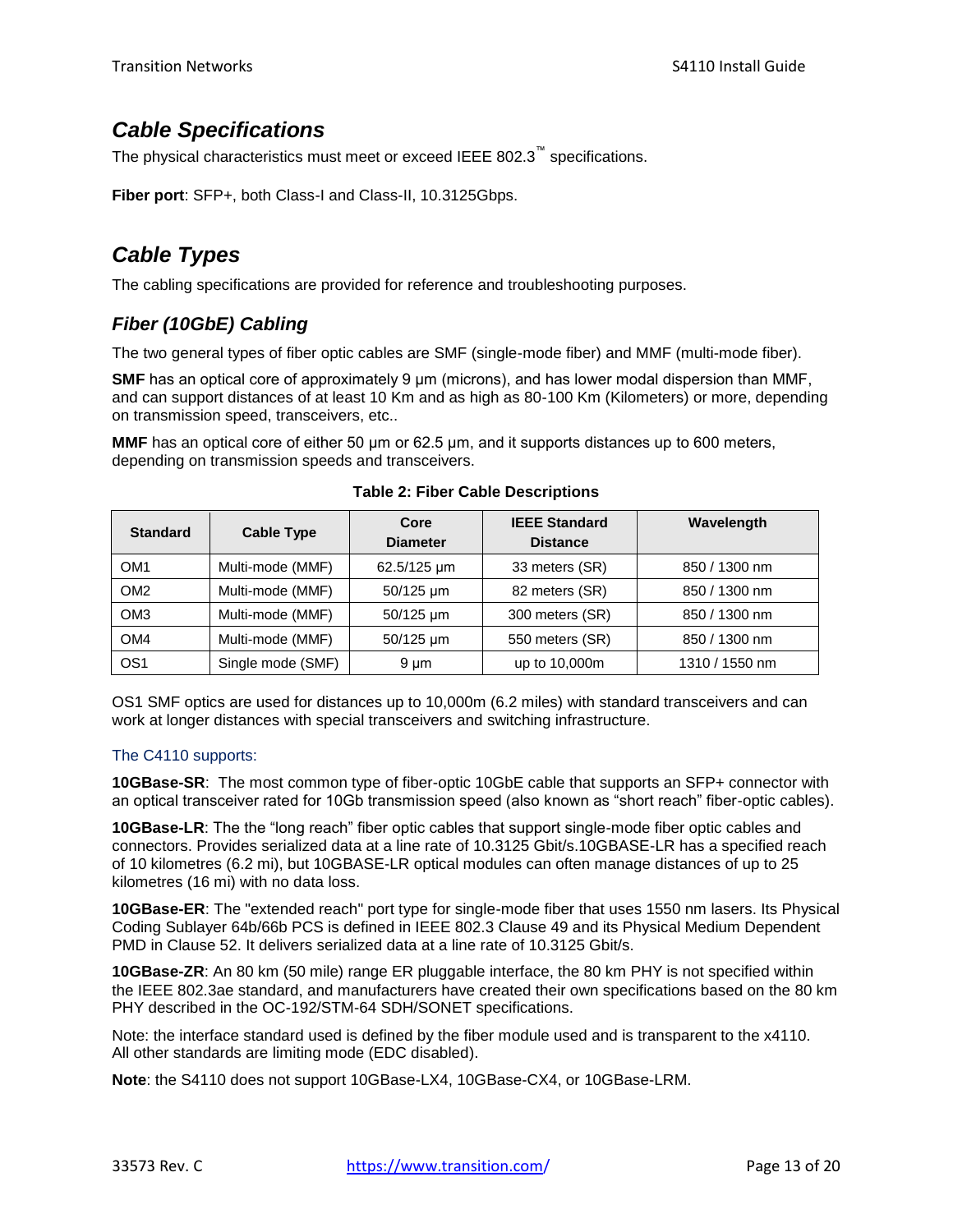### *Optical Transport Network (OTN)*

The Optical Transport Hierarchy (OTH) is a new transport technology for the Optical Transport Network (OTN) developed by the ITU. OTH is based on the network architecture defined in ITU G.872 "Architecture for the Optical Transport Network (OTN)".

G.872 defines an architecture that is composed of the Optical Channel (OCh), Optical Multiplex Section (OMS) and Optical Transmission Section (OTS). G.872then describes the functionality that needed to make OTN work.

Compared to SONET/SDH, using OTN offers advantages (stronger Forward Error Correction, more levels of TCM, transparent transport of Client signals, switching scalability) and disadvantages (requires new hardware and management system).

#### **OTU Type OTU Bit Rate (Nominal)**

| OTU1             | 255/238 x 2 488 320 kbit/s  |
|------------------|-----------------------------|
| OTU <sub>2</sub> | 255/237 x 9 953 280 kbit/s  |
| OTU3             | 255/236 x 39 813 120 kbit/s |

The OTU bit rate tolerance is ±20 ppm for OTU1, OTU2, and OTU3. The nominal OTUk rates are approximately 2 666 057.143 kbit/s (OTU1), 10 709 225.316 kbit/s (OTU2) and 43 018 413.559 kbit/s (OTU3).

See<http://www.itu.int/rec/T-REC-G.709/> for more information.

### *Fibre Channel (FC)*

FC (Fibre Channel) is a high-speed network technology (common rates of 2-, 4-, 8- and 16-Gbps) often used to connect computer data storage. Fibre Channel is standardized in the T11 Technical Committee of [INCITS](http://www.incits.org/) (the International Committee for Information Technology Standards) an ANSI standards committee.

**Note**: When FC technology was developed, it supported only optical cabling (fiber). Copper cable support was later added, so the development committee kept the same name but changed to the British spelling 'fibre' for the standard. The American English spelling 'fiber' refers only to optical cabling, so a network using 'fibre' can be implemented either with copper or optical cabling.

The FC protocol has a range of speeds based on a various underlying transport media. Native FC speed variants include:

|             | <b>Media Line-rate (GBps)</b> | Throughput (full duplex; Mbps)* | Availability |
|-------------|-------------------------------|---------------------------------|--------------|
| 1GFC 1.0625 |                               | 200                             | 1997         |
| 2GFC 2.125  |                               | 400                             | 2001         |
| 4GFC 4.25   |                               | 800                             | 2004         |
| 8GFC 8.5    |                               | 1.600                           | 2005         |
| 10GFC 10.52 |                               | 2.550                           | 2008         |

Fibre Channel does not follow OSI Layer modeling, but is similarly split into five layers (FC0 - FC4):

**FC4**: Protocol-mapping layer, in which application protocols, such as SCSI or IP, are encapsulated into a PDU for delivery to FC2.

**FC3**: Common services layer, a thin layer that could eventually implement functions like encryption or RAID redundancy algorithms.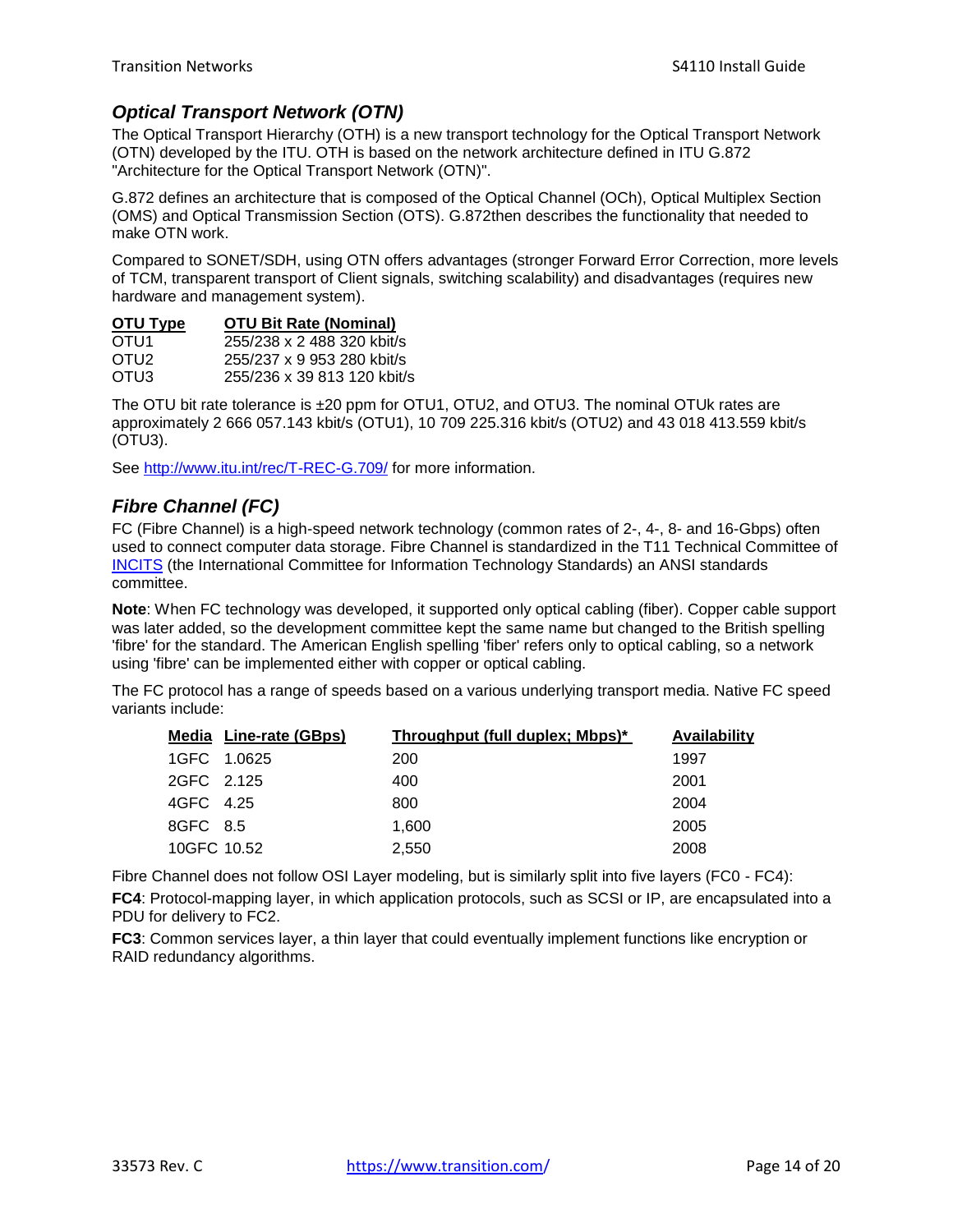### *SONET (Synchronous Optical Transport Network)*

**S**ynchronous Optical **Net**work, a standard for connecting fiber-optic transmission systems. SONET was proposed by Bellcore in the middle 1980s and is now an ANSI standard.

SONET defines interface standards at the physical layer of the OSI seven-layer model. The standard defines a hierarchy of interface rates that allow data streams at different rates to be multiplexed. SONET establishes Optical Carrier (OC) levels from 51.8 Mbps (OC-1) to 9.95 Gbps (OC-192). The international equivalent of SONET, standardized by the ITU, is called SDH.

SONET and Synchronous Digital Hierarchy (SDH) are standardized protocols that transfer multiple digital bit streams synchronously over optical fiber using lasers or highly coherent light from light-emitting diodes (LEDs). At low transmission rates data can also be transferred via an electrical interface. The method was developed to replace the Plesiochronous Digital Hierarchy (PDH) system for transporting large amounts of telephone calls and data traffic over the same fiber without synchronization problems. SONET generic criteria are detailed in Telcordia Technologies Generic Requirements document GR-253-CORE.

Both SDH and SONET are widely used today: SONET in the United States and Canada, and SDH in the rest of the world. Although the SONET standards were developed before SDH, it is considered a variation of SDH because of SDH's greater worldwide market share. SONET and SDH often use different terms to describe identical features or functions. This can cause confusion and exaggerate their differences. With a few exceptions, SDH can be thought of as a superset of SONET.

## <span id="page-14-0"></span>*Messages*

*Message*: *Setting values failed (snmp operation error, possible reasons: invalid data, error data sequence, etc)*

*Meaning*: The selected parameter setting was not recognized. *Recovery*: Click the Refresh button to clear the error message.

*Message*: *The DMI feature is not supported on current port.*

*Meaning*: Either the port or the SFP does not support DMI, or an SFP is not currently installed in Port 1. *Recovery*: Either insert an SFP/SFP+ in Port 1, or change to Port 1, or change SFPs to a type that supports DMI. See notes above for SFP DMI support.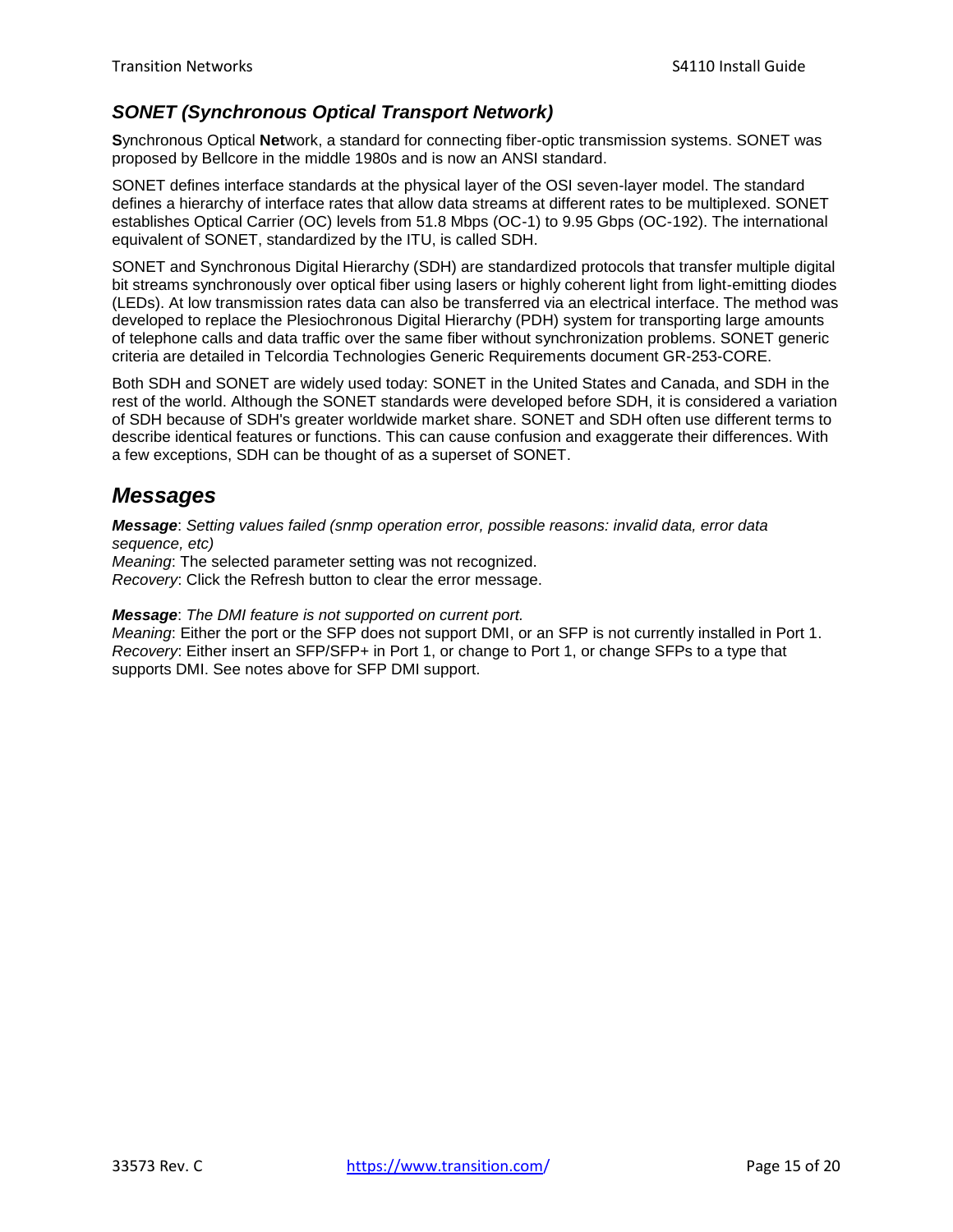# <span id="page-15-0"></span>**Troubleshooting**

If a problem or exception occurs, the S4110 will send a related Trap message to the Trap Server to report this event. You can launch the Trap Server in Focal Point 3.0 to capture the Trap message to better understand C4110 status.

1. Is the **PWR** (power) LED lit?

NO

• Is the C4110 inserted properly into the chassis?

• Is the power cord properly connected to the C4110 chassis and plugged into a live grounded AC outlet?

- Does the grounded AC outlet provide power?
- Contact Tech Support: 1-800-260-1312, Int'l: 00-1-952-941-7600.

YES

- Proceed to step 2.
- 2. Is the **LINK** LED lit?

NO

- Check that the SFP+ device is supported and properly connected. See ["Installing SFP/SFP+](#page-7-0) [Devices"](#page-7-0) on page [8.](#page-7-0)
- Check the fiber cables for proper connection.
- Verify that the cable specs are met. See ["Cable Specifications"](#page-12-0) on page [13.](#page-12-0)
- Contact Tech Support. See "Contact Us" below.

YES

- Proceed to step 3.
- 3. Is the CLI accessible?

NO

- Check the Install process. See ["Installation and](#page-6-0) Setup" on pag[e 7.](#page-6-0)
- Check the cabling. See ["Cabling"](#page-8-0) on page [9.](#page-8-0)
- Contact Tech Support. See "Contact Us" below.

YES

- Proceed to step 4.
- 4. Is the web GUI accessible?

NO

- Check the Install process. See ["Installation and](#page-6-0) Setup" on pag[e 7.](#page-6-0)
- Check the cabling. See ["Cable Specifications"](#page-12-0) on page [13.](#page-12-0)

Yes

- 5. Does a message display indicating that the S4110 is not discovered by the connected device?
	- Verify that the SFP/SFP+ devices at each end are identical.
- 6. Does the Data Rate Retiming setting match the SFP/SFP+ device being used?

No

• Change the Data Rate Retiming setting or change the type of SFP/SFP+ device so they match. Yes

• Contact Tech Support. See "Contact Us" below.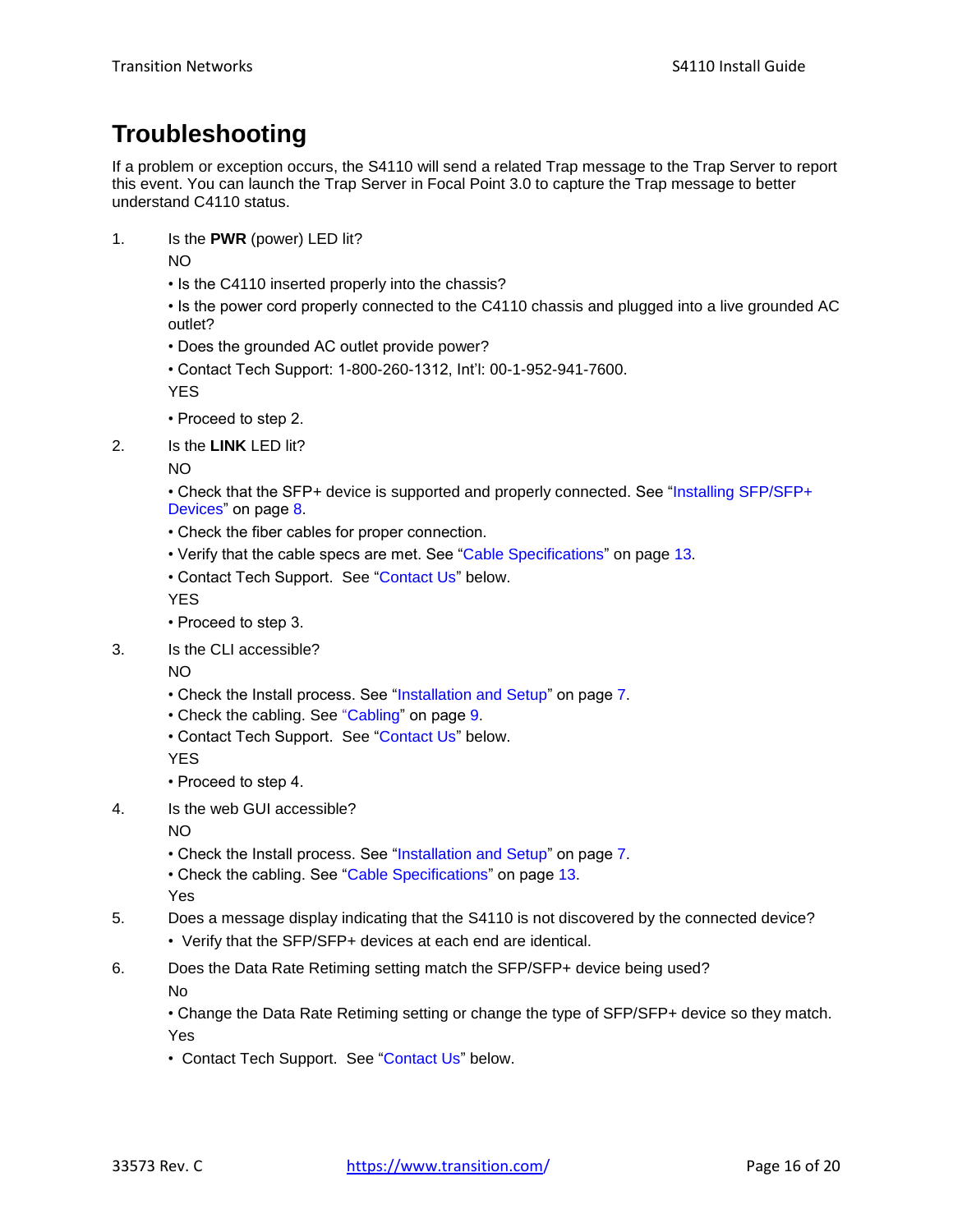# <span id="page-16-0"></span>**Contact Us**

**Technical Support**: Technical support is available 24-hours a day

US and Canada: 1-800-260-1312 International: 00-1-952-941-7600

#### **Main Office**

tel: +1.952.941.7600 | toll free: 1.800.526.9267 | fax: 952.941.2322 [sales@transition.com](mailto:sales@transition.com) | [techsupport@transition.com](mailto:techsupport@transition.com) | [customerservice@transition.com](mailto:customerservice@transition.com)

#### **Address**

Transition Networks 10900 Red Circle Drive Minnetonka, MN 55343, U.S.A.

**Web**: [https://www.transition.com](https://www.transition.com/) 

# <span id="page-16-1"></span>**Compliance Information**

## <span id="page-16-2"></span>*FCC Regulations*

This equipment has been tested and found to comply with the limits for a Class A digital device, pursuant to part 15 of the FCC rules. These limits are designed to provide reasonable protection against harmful interference when the equipment is operated in a commercial environment. This equipment generates, uses, and can radiate radio frequency energy and, if not installed and used in accordance with the instruction manual, may cause harmful interference to radio communications.

Operation of this equipment in a residential area is likely to cause harmful interference, in which case the user will be required to correct the interference at the user's own expense.

## <span id="page-16-3"></span>*Canadian Regulations*

This digital apparatus does not exceed the Class A limits for radio noise for digital apparatus set out on the radio interference regulations of the Canadian Department of Communications. Le présent appareil numérique n'émet pas de bruits radioélectriques dépassant les limites applicables aux appareils numériques de la lass A prescrites dans le Règlement sur le brouillage radioélectrique édicté par le ministère des Communications du Canada.

# <span id="page-16-4"></span>*European Regulations*

#### **Warning**

This is a Class A product. In a domestic environment this product may cause radio interference in which case the user may be required to take adequate measures.

#### **Achtung !**

Dieses ist ein Gerät der Funkstörgrenzwertklasse A. In Wohnbereichen können bei Betrieb dieses Gerätes Rundfunkstörungen auftreten. In diesem Fäll ist der Benutzer für Gegenmaßnahmen verantwortlich.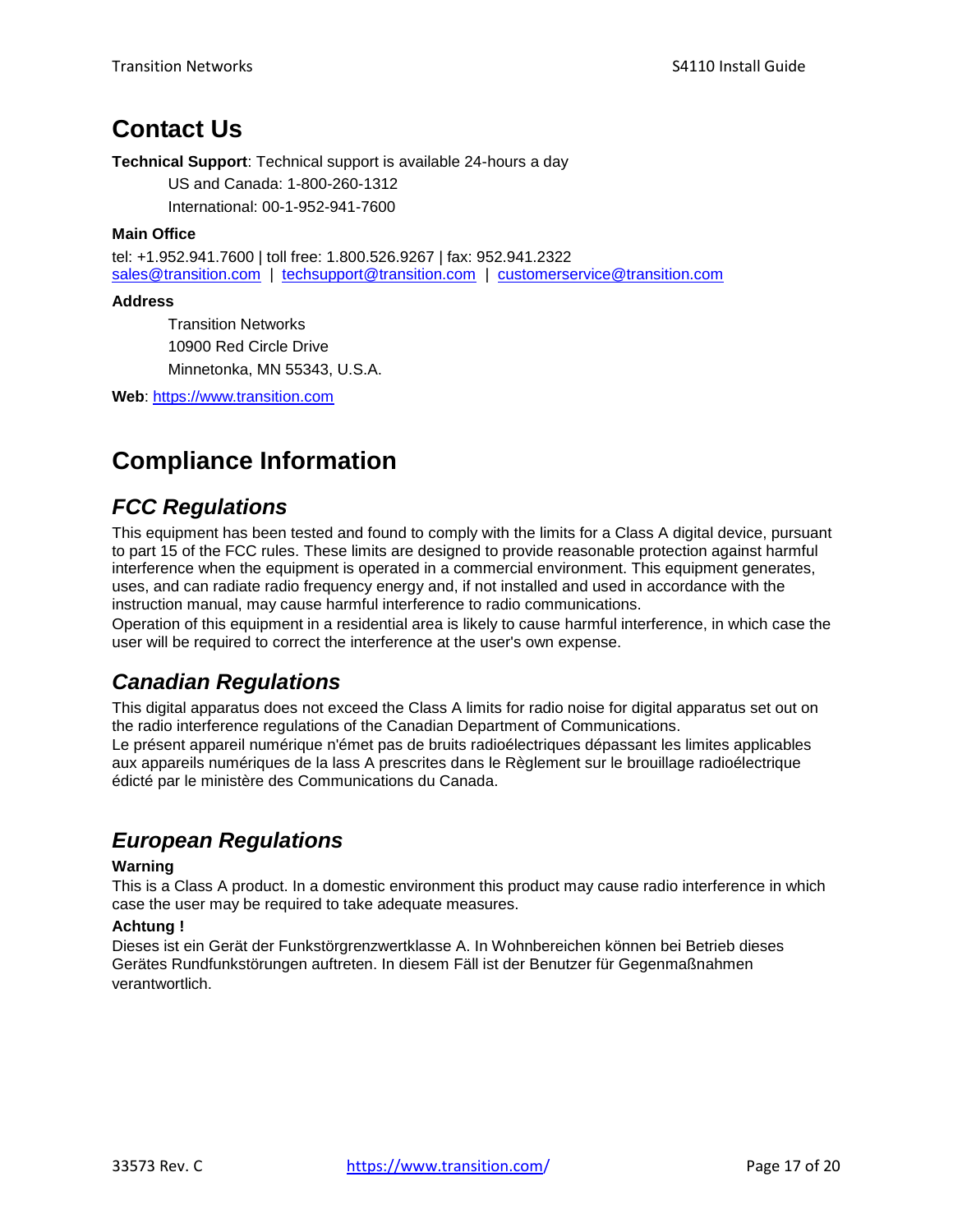#### **Attention !**

Ceci est un produit de Classe A. Dans un environment domestique, ce produit risque de créer des interférences radioélectriques, il appartiendra alors à l'utilsateur de prende les measures spécifiques appropriées.



In accordance with European Union Directive 2002/96/EC of the European Parliament and of the Council of 27 January 2003, Transition Networks will accept post usage returns of this product for proper disposal. The contact information for this activity can be found in the 'Contact Us' portion of this document.



**CAUTION**: RJ connectors are NOT INTENDED FOR CONNECTION TO THE PUBLIC TELEPHONE NETWORK. Failure to observe this caution could result in damage to the public telephone network.

Der Anschluss dieses Gerätes an ein öffentlickes Telekommunikationsnetz in den EGMitgliedstaaten verstösst gegen die jeweligen einzelstaatlichen Gesetze zur Anwendung der Richtlinie 91/263/EWG zur Angleichung der Rechtsvorschriften der Mitgliedstaaten über Telekommunikationsendeinrichtungen einschliesslich der gegenseitigen Anerkennung ihrer

## <span id="page-17-0"></span>*Declaration of Conformity*

| <b>Declaration of Conformity</b>                                                                                                        |                                                                                                                 |                                           |         |
|-----------------------------------------------------------------------------------------------------------------------------------------|-----------------------------------------------------------------------------------------------------------------|-------------------------------------------|---------|
|                                                                                                                                         | Transition Networks, Inc.<br>Manufacture's Name                                                                 |                                           |         |
| 10900 Red Circle Drive, Minnetonka, Minnesota 55343 U.S.A.                                                                              | Manufacture's Address                                                                                           |                                           |         |
|                                                                                                                                         | Declares that the product:<br>C4110-4848<br>S4110-4848<br><b>Conforms to the following Product Regulations:</b> |                                           |         |
| FCC Part 15 Class A, EN 55022:2010, EN 55024:2010<br>Directive 2004/108/EC<br>Low-Voltage Directive 2006/95/EC<br><b>IEC/EN 60950-1</b> |                                                                                                                 |                                           |         |
| I, the undersigned, hereby declare that the equipment specified above conforms to the above Directive(s) and Standards(s).              |                                                                                                                 |                                           |         |
| November 13, 2014<br>Minnetonka, Minnesota<br>Place<br>Date                                                                             | Stycker anderson<br>Stevhen Anderson<br>rull Name                                                               | Simature<br>Vice President of Engineering | 2814115 |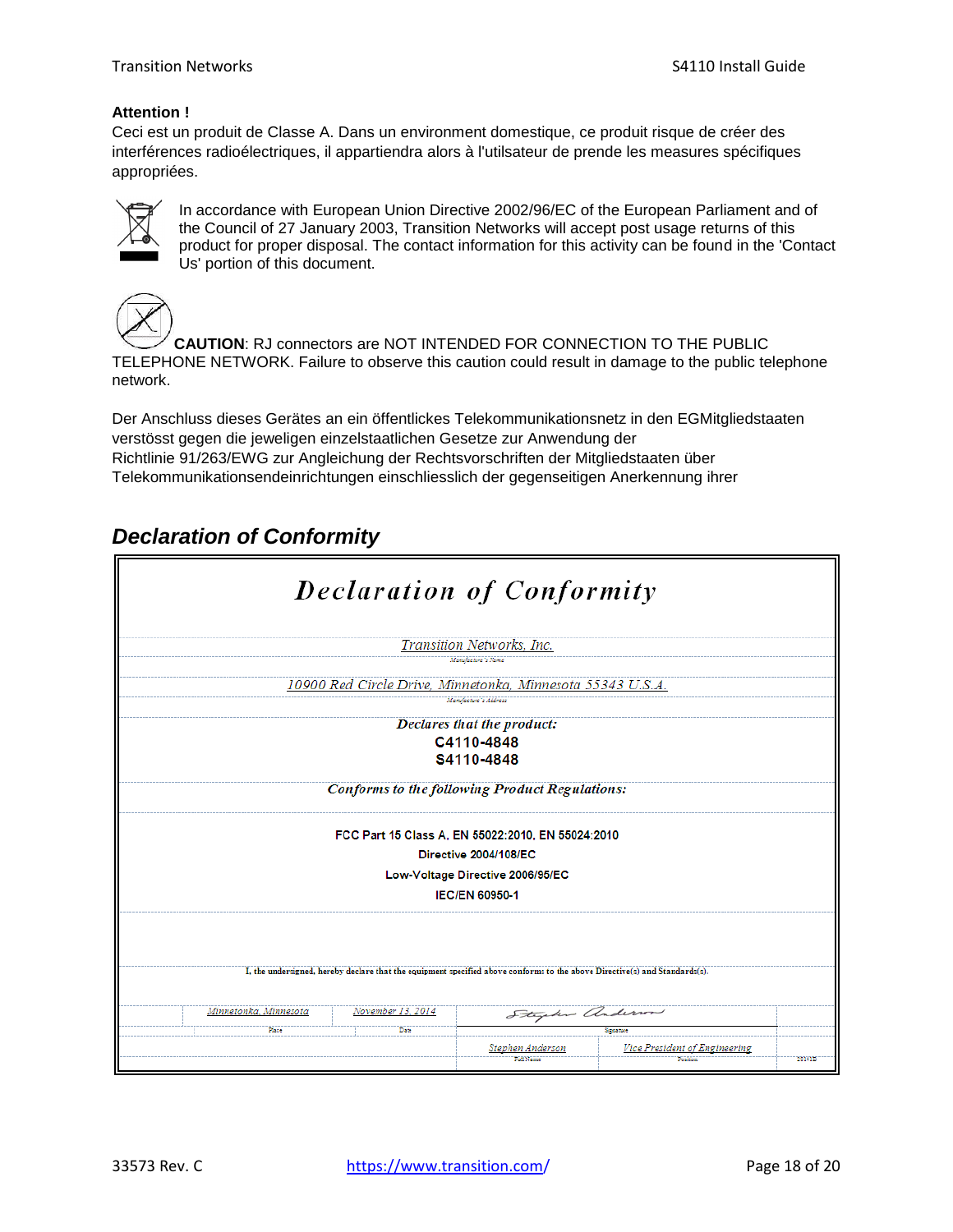# <span id="page-18-0"></span>**Electrical Safety Warnings**

### **Electrical Safety**

**IMPORTANT**: This equipment must be installed in accordance with safety precautions.

### **Elektrische Sicherheit**

**WICHTIG**: Für die Installation dieses Gerätes ist die Einhaltung von Sicherheitsvorkehrungen erforderlich.

**Elektrisk sikkerhed VIGTIGT**: Dette udstyr skal nstallers I overensstemmelse med sikkerhedsadvarslerne.

#### **Elektrische veiligheid**

**BELANGRIJK**: Dit apparaat moet in overeenstemming met de veiligheidsvoorschriften worden geïnstalleerd.

**Sécurité électrique IMPORTANT** : Cet équipement doit être utilisé conformément aux instructions de sécurité.

**Sähköturvallisuus TÄRKEÄÄ** : Tämä laite on asennettava turvaohjeiden mukaisesti.

### **Sicurezza elettrica IMPORTANTE**: questa apparecchiatura deve essere installata rispettando le norme di sicurezza.

### **Elektrisk sikkerhet**

**VIKTIG**: Dette utstyret skal nstallers I samsvar med sikkerhetsregler.

### **Segurança eléctrica**

**IMPORTANTE**: Este equipamento tem que ser instalado segundo as medidas de precaução de segurança.

### **Seguridad eléctrica**

**IMPORTANTE**: La instalación de este equipo deberá llevarse a cabo cumpliendo con las precauciones de seguridad.

### **Elsäkerhet**

<span id="page-18-1"></span>**OBS!** Alla nödvändiga försiktighetsåtgärder måste vidtas när denna utrustning används